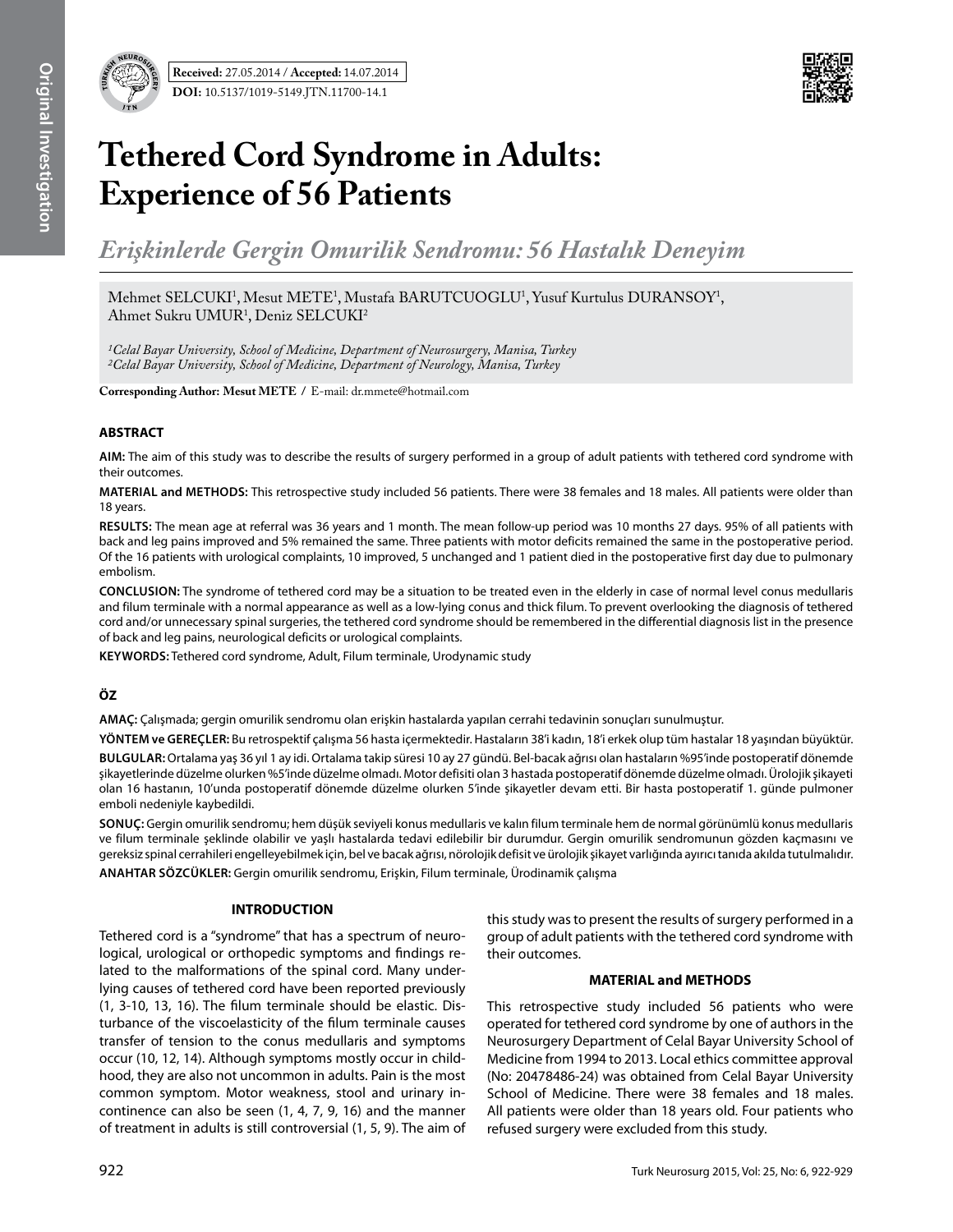#### **RESULTS**

Epidemiological data, clinical charts, imaging and surgical observation and follow-up data were reviewed for each patient. The ages of the patients ranged from 19 years to 74 years and the mean age at referral was 36 years and 1 month. The mean follow-up period was 10 months 27 days (range 1 day to 12 years). Each patient underwent detailed neurological and radiological examination to determine causes of tethered cord syndrome. Most patients presented with back-leg pain or urological complaints, as stated by 40 (71%) and 16 (28.5%) patients respectively (Table I). Cutaneous findings, motor weakness, scoliosis, sensory deficits and reflex changes were evaluated on clinical examination (Table I). Eighteen patients (32%) had cutaneous findings. A dimple and scar tissue were the most frequently seen cutaneous findings with 5 patients (Table I). Scar tissue was secondary to previous operations (lipomyelomeningocele in 1 patient, myelomeningocele plus epidermoid tumor in 1 patient, only myelomeningocele in 1 patient, and 2 patients operated for lumbar degenerative disease. Patients with lumbar degenerative disease and myelomeningocele plus epidermoid tumor were operated previously in another neurosurgery department).

Deep tendon reflex (DTR) changes and sensory changes were detected in 6 and 4 patients respectively. Scoliosis and motor weakness were detected in 4 and 3 patients respectively. Low-lying conus and fatty filum terminale were found on magnetic resonance imaging (MRI) in 15 (27%) and 9 (16%) patients respectively. The conus level was normal in 14 (25%) patients (Table I). Urodynamic studies were performed in

16 patients who had urological complaints among the 56 patients. Neurogenic bladder was detected in 9 (56.25%) patients. Hydronephrosis and detrusor sphincter dyssynergia were each detected in 1 (6%) patient (Table I). Urodynamic studies were performed on the patients who had sphincter dysfunction or urological complaints such as urinary incontinence at first admission. All patients were evaluated with spinal somatosensory evoked potentials (SSSEPs) and a conduction block was detected in 35 (62.5%) patients. SSSEPs were performed in patients in whom no bladder dysfunction was declared but symptoms of pain and/or scoliosis were present and we noted that results of SSSEPs examinations were helpful in the diagnosis of tethered cord syndrome.

All patients were operated under the operating microscope and the untethering procedure was applied to each patient. During surgery in patients with tethered cord secondary to various developmental lesions such as dermal sinus, lipoma and previous surgery (myelomeningocele, lipomyelomeningocele repair), maximum effort was made to release the spinal cord as much as possible from surrounding tissues with sharp dissection (Figure 1A-E). In patients with split cord malformation, the bony septum and the dural sheath of the bony spur were removed, the aberrant nerve roots and mesenchymal tissues on the medial surface of both hemicords were dissected, and the accessory and real filum terminale were cut (Figure 2A-E). In other patients such as those with a fatty filum terminale, thick filum terminale or normal thickness filum terminale with normal conus level, the fila terminalia were cut (Figures 3A,B; 4A-C). An intraoperative



**Figure 1: A-B)** On sagittal and axial thoracolumbar MRI, the white arrow shows lipoma. **C-D**) Postoperative sagittal and axial MRIs demonstrate partial resection of lipoma. **e)** Intraoperative photograph shows lipoma (white arrow).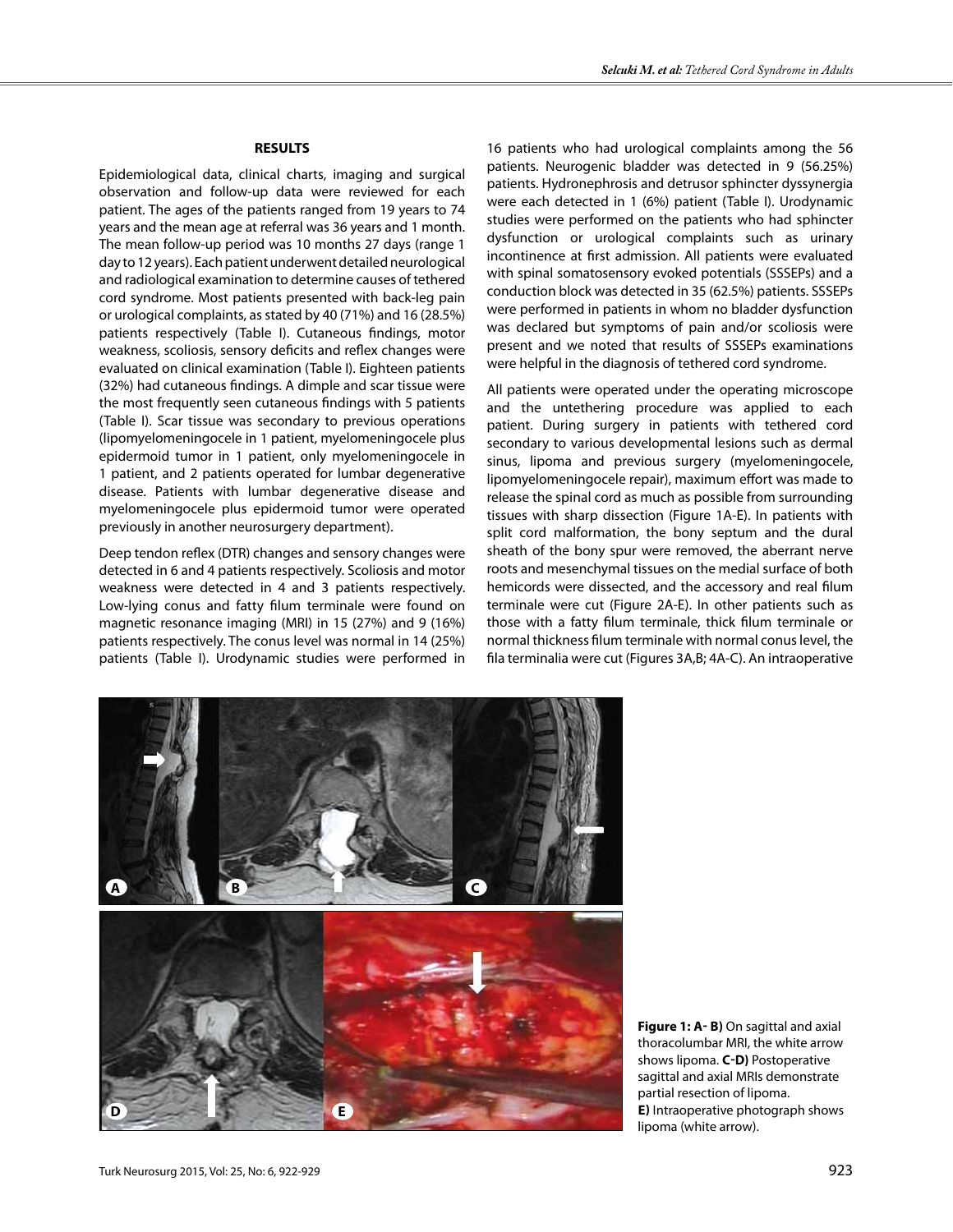# **Table I:** Patients' Parameters

|                                                            | Number of patients frequency (%) |
|------------------------------------------------------------|----------------------------------|
| Number of patients                                         | 56                               |
| M/F                                                        | 18/38                            |
| Mean age at referral                                       | 36y 1mo                          |
| Age range                                                  |                                  |
| 18-50 years                                                | 48 (85.6%)                       |
| 51-60 years                                                | $5(8.9\%)$                       |
| 61-70 years                                                | $2(3.5\%)$                       |
| 71 years $\leq$<br>Follow up period                        | 1(1.7)<br>10mo 27 days           |
|                                                            |                                  |
| Main reasons for Presentation                              |                                  |
| Back-Leg pain                                              | 40 (71%)                         |
| Urological complaints                                      | 16 (28.5%)                       |
| Skin abnormality                                           | 5(9%)                            |
| Orthopedic abnormality                                     | 3(5%)                            |
| Numbness-Contraction<br>Leg weakness                       | 7(13%)<br>3(5%)                  |
| Neck-arm pain                                              | 1(2%)                            |
| <b>Clinical Examination</b>                                |                                  |
| Cutaneous findings                                         | 18 (32%)                         |
| Dimple                                                     | 5(9%)                            |
| Scar tissue                                                | 5 (9%)                           |
| <b>Hypertrichosis</b>                                      | 4(7%)                            |
| Lipoma                                                     | $2(3.5\%)$                       |
| Telengiectasia                                             | 1(2%)                            |
| Discharge<br>Motor weakness                                | 1(2%)<br>3(5%)                   |
| Sensory deficitis                                          | 4(7%)                            |
| Scoliosis                                                  | 4(7%)                            |
| Reflex change                                              | $6(11\%)$                        |
| Normal                                                     | 36 (64%)                         |
| <b>MRI Findings</b>                                        |                                  |
| Low-Lying Conus                                            | 15 (27%)                         |
| Fatty filum terminale                                      | 9(16%)                           |
| Thick filum terminale<br>Thicky fatty filum terminale      | 5 (9%)<br>5(9%)                  |
| Syringomyelia                                              | $6(11\%)$                        |
| *Lumbar degenerative disease                               | 5(9%)                            |
| Lumbar disc herniation                                     | 3(5%)                            |
| Lumbar stenosis                                            | 2(3.5%)                          |
| Split cord malformation type I                             | 3(5%)                            |
| <b>Dermal Sinus tract</b>                                  | 4 (7%)                           |
| Lipoma<br>Seconder to Myelomeningocele repair              | 4(7%)<br>3(5%)                   |
| Chiari malformation type I                                 | 3(5%)                            |
| Sacral agenesis                                            | $2(3.5\%)$                       |
| Vertebra defect (schisis)                                  | $2(3.5\%)$                       |
| Meningocele manqué                                         | 1(2%)                            |
| Arachnoid cyst                                             | 1(2%)                            |
| Epidermoid tumor                                           | 1(2%)                            |
| Normal                                                     | 14 (25%)                         |
| Urodynamic studies (for 16 patients)<br>Neurogenic bladder | 9(56.25%)                        |
| Hydronephrosis                                             | 1(6%)                            |
| Detrusor sphincter dyssynergia                             | 1(6%)                            |
| N/A                                                        | 5(31%)                           |
| Somatosensory spinal evoked potentials (SSEPS)             |                                  |
| <b>Block</b>                                               | 35 (62.5%)                       |
| <b>Delay</b>                                               | 6(10.7%)                         |
| Normal                                                     | 15 (26.7%)                       |

*NA: Patients did not allow for urodynamic studies.*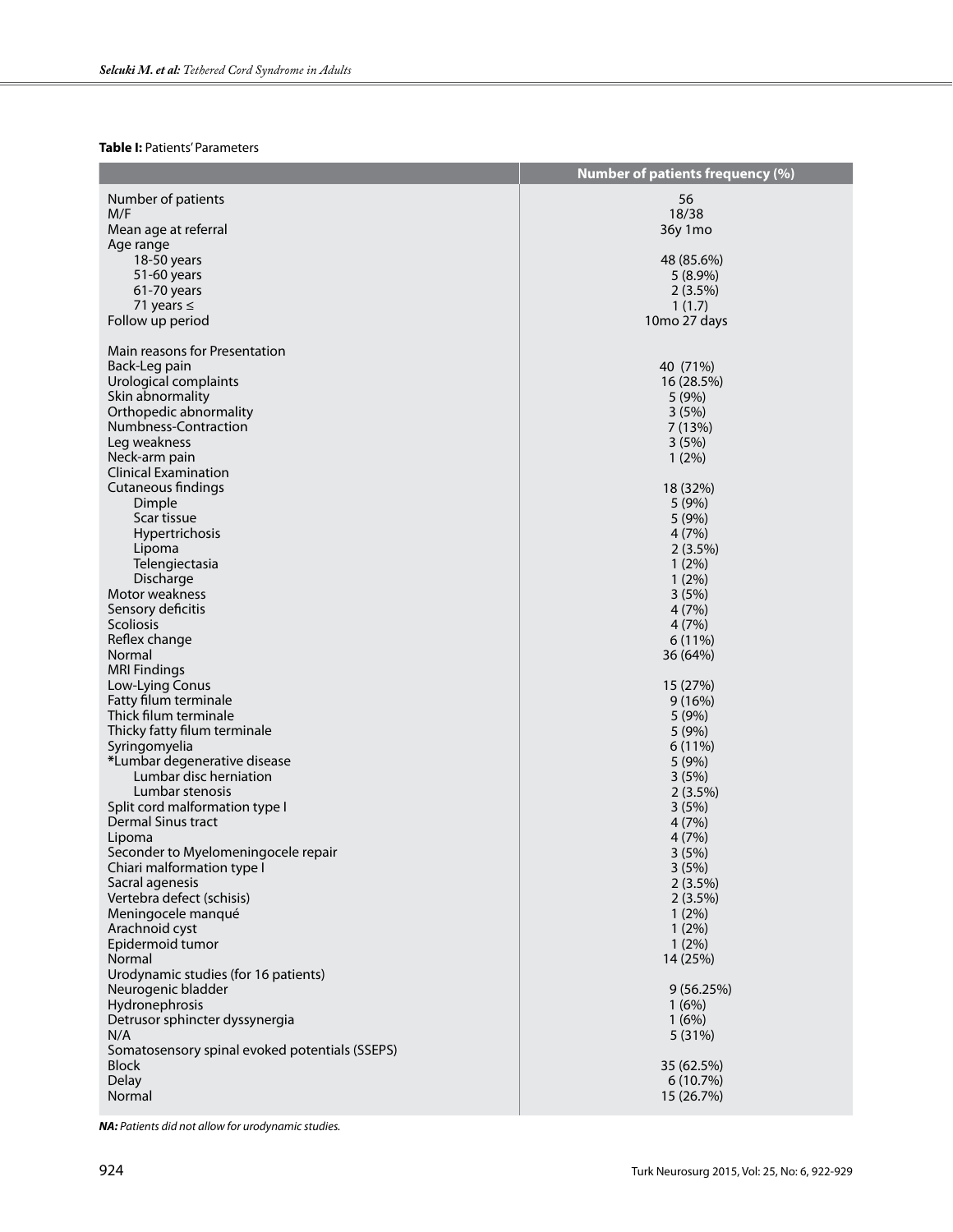neurostimulator was used to identify the roots that had to be preserved. At the end of the surgery, meticulous hemostasis was done. In addition, duraplasty was performed when required to enlarge the subarachnoid space in order to avoid re-tethering of spinal cord.

In the postoperative period, 2 patients suffered from headache secondary to cerebrospinal fluid leakage and cerebrospinal fluid fistula was controlled with resting in the prone position. Three patients with motor deficits remained the same in the postoperative period. All these 3 patients had been previously operated for the repair of myelomeningocele-lipomyelomeningocele. One patient died on the postoperative first day due to pulmonary embolism.

We found that 38 (95%) of the 40 patients with back-leg pain improved and 2 (5%) remained the same. Of the 16 patients with urological complaints, 10 (62.5%) improved, 5 (31%) were unchanged and 1 patient died on the postoperative first day.

More detailed analysis was done for younger and older patients. Namely, we had 8 patients older than 50 years.

> **Figure 2: a)** On sagittal MRI, the thick white arrow shows attachment point of the thick filum and the thin white arrow shows the bone septum at the thoracolumbar level. **B**) On axial MRI, the white arrow shows bone septum which splits the spinal cord into two hemicords and have their own dura mater. **c)** On axial MRI, the white arrow shows a thick filum terminale.

**D, E)** Postoperative sagittal and axial MRIs demonstrate complete resection of bony septum and lumbar left hemilaminectomy (thin and thick white arrows).

**Figure 3: a)** On sagittal lumbar MRI, the white arrow shows postoperative changes. **b)** On axial T1-weighted lumbar MRI, the white arrow shows hyper-intense fatty thick filum terminale.





**c d e**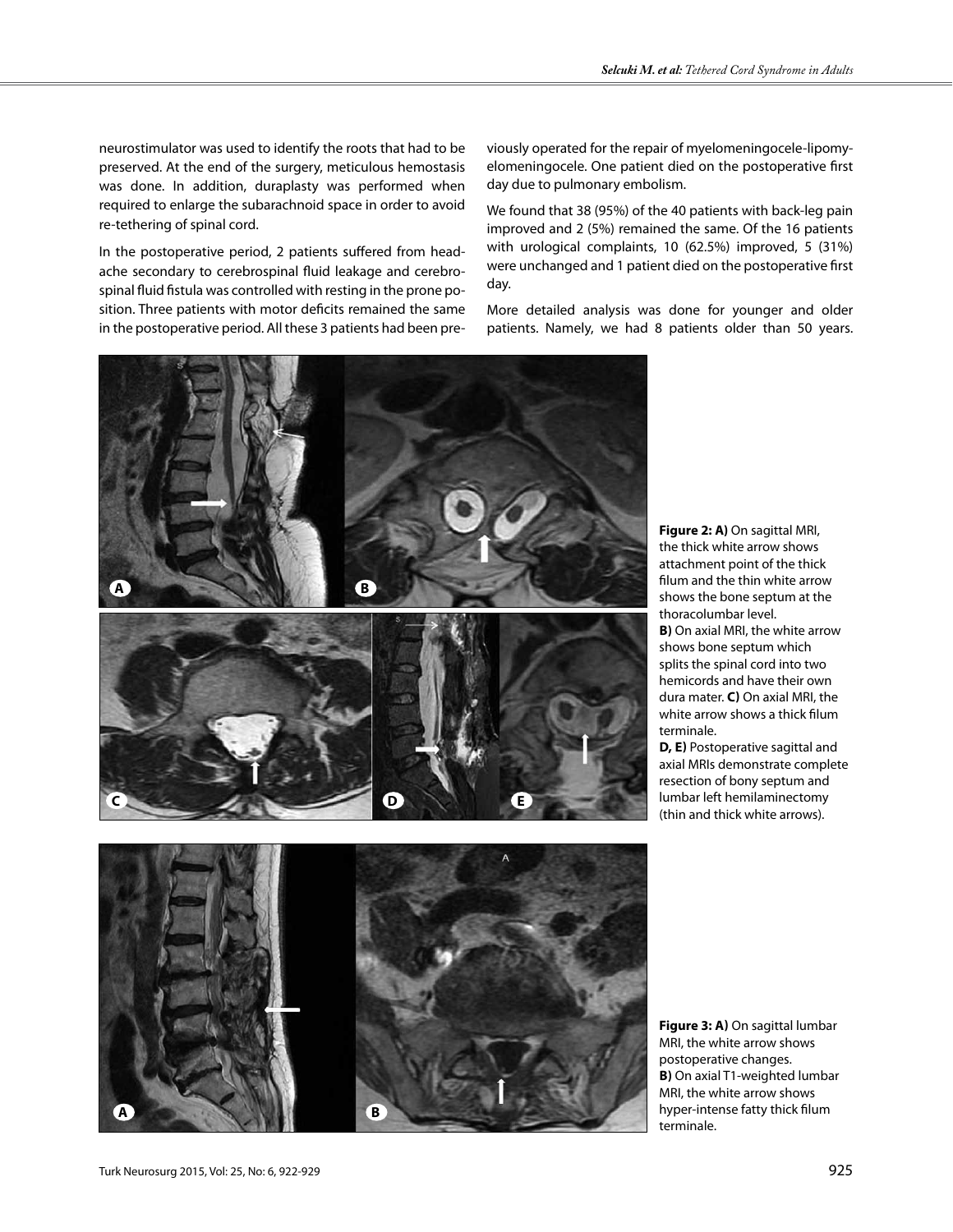Detailed characteristics for older patients are given in Table II. Mean follow-up time was 19 months (range 3 months to 36 months). While all these patients had back-leg pain (2 of the 8 had been operated for lumbar degenerative disease previously), 1 of the 8 additionally had urinary incontinence. In the postoperative period, improvement of back-leg pain was seen in 87.5%. The patient with urinary incontinence reported improvement in his bladder dysfunction in the postoperative period. However, in younger patients (<50 years old), 31 (96.8%) of 32 patients with back-leg pain improved and 1 remained the same. Of the 15 patients with urological complaints, 9 (15%) had improved, 5 (33.3%) were unchanged and the remaining patient died on the postoperative first day. When we compared the younger and older patients for etiology, we found that a low-lying conus and normal thickness filum terminale with a normal level (NTFT-NL) was present in 14 (29.1%) and 12 (25%) patients respectively in the younger patient group. On the other hand, the most

#### **Table II:** Characteristics of Patients Older than 50 Years

common underlying pathology in older patients was a fatty thicker filum terminale with 3 (37.5%) patients, followed by fatty filum terminale and NTFT-NL with 2 (25%) patients for each (Table II).

Another detailed analysis was done for tethered cord patients with normal MRI. We found that 14 of the 56 adult patients with tethered cord had filum terminale with normal thickness and with normal level conus medullaris on MRI (accompanying pathologies such as fatty filum terminale, thicker filum terminale, split cord malformation, lipoma, lumbar degenerative disease, secondary to myelomeningocele, lipomyelomeningocele repair etc. were excluded). Mean follow up period was 3 months and 21 days (range from 3 days to 15 months). While 8 of 14 had only sciatalgia, 2 of 14 had only urological complaints and both complaints were detected in 2 patients. The remaining patient had leg numbness and an orthopedic abnormality (scoliosis). We performed SSSEPs to all patients. While 11 of 14 had blockade, 2 of 14 had de-

| <b>Number of</b><br>patients | Age<br>(years) | <b>Gender</b> | <b>Main reason for</b><br>presentation | <b>SSSEP</b>    | <b>MRI</b>                       | <b>Complaint</b> | <b>Follow up</b><br>period |
|------------------------------|----------------|---------------|----------------------------------------|-----------------|----------------------------------|------------------|----------------------------|
|                              | 59             | м             | Back-leg pain                          | Blockade        | <b>NLCM-NTFT</b>                 | Improvement      | 36 m                       |
| $\overline{2}$               | 74             | M             | Back-leg pain                          | Blockade        | LS+FTFT                          | Improvement      | 36 <sub>m</sub>            |
| 3                            | 56             | м             | Leg pain                               | Blockade        | <b>FTFT</b>                      | Improvement      | 24 <sub>m</sub>            |
| $\overline{4}$               | 51             | M             | Back-leg pain                          | <b>Delay</b>    | <b>FFT</b>                       | Improvement      | 20 <sub>m</sub>            |
| 5                            | 68             | F             | Back-leg pain+                         | Blockade        | LLCM+FTFT                        | Improvement      | 12 <sub>m</sub>            |
| 6                            | 53             | F             | Back-leg pain                          | <b>Blockade</b> | Lipoma                           | Unchanged        | 18 <sub>m</sub>            |
| 7                            | 63             | M             | Back-leg pain                          | Blockade        | FFT+LS                           | Improvement      | 3 <sub>m</sub>             |
| 8                            | 51             | F             | Back-leg-neck and<br>arm pain          | Blockade        | Chiari $H$<br>Syringomyelia+NTFT | Improvement      | 6 <sub>m</sub>             |

*NLCM: Normal level conus medullaris, NTFT: Normal thickness filum terminale, LS: Lumbal stenosis, FFT: Fatty filum terminale, FTFT: Fatty thickness filum terminale, LLCM: Low-lying conus medullaris, m: months.*



**Figure 4: a)** On sagittal lumbar MRI, the white arrow shows the attachment point of filum terminale **b)** On axial MRI, the white arrow shows a thick filum terminale. **c)** Intraoperative photograph shows a thick fatty filum terminale (white arrow). This appearance of thick filum has been named "retained medullary cord" by Dr. Pang.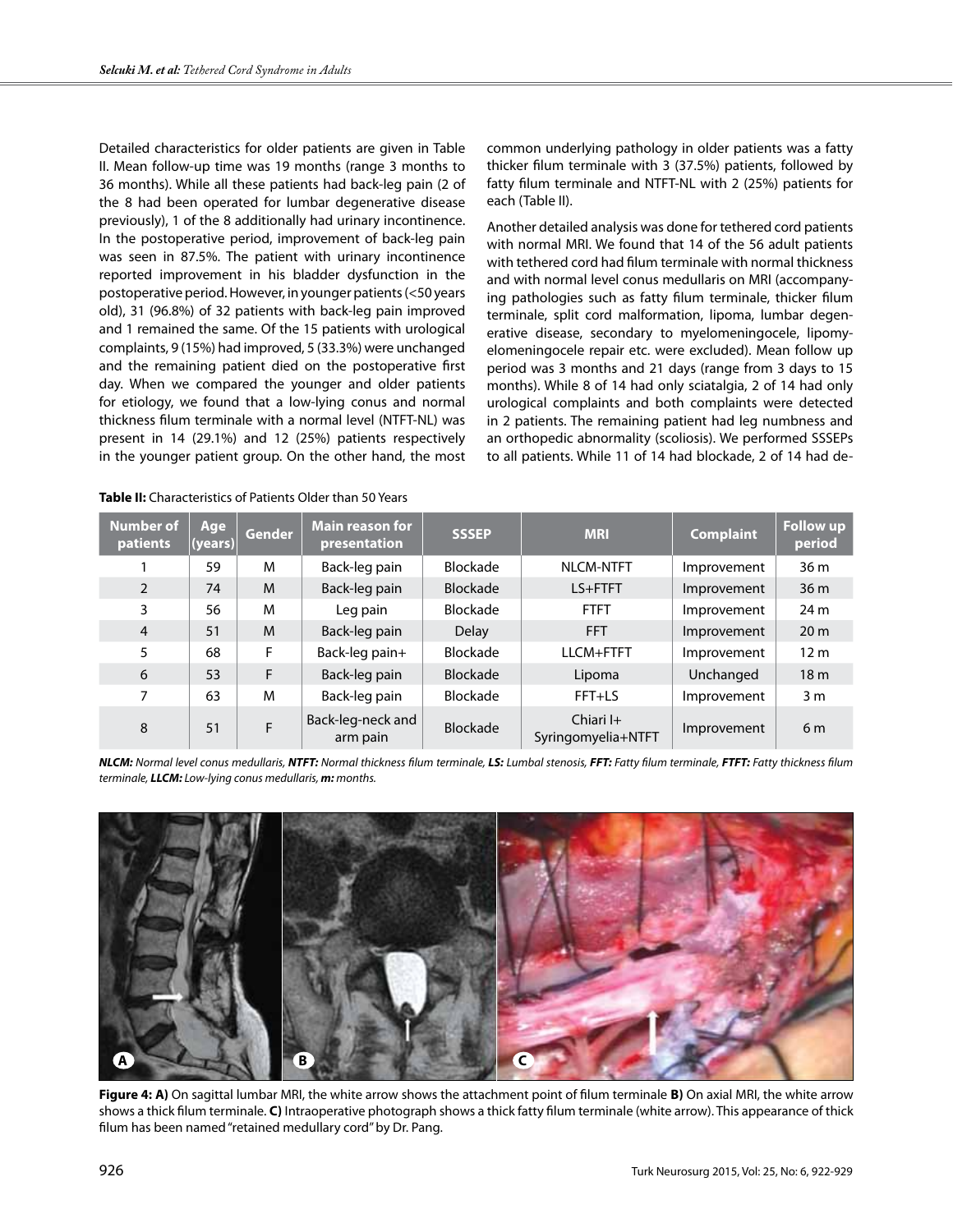layed and the remaining patient had normal SSSEP. In the postoperative period, patients with sciatalgia and urological complaints reported improvement. However, patients with numbness and scoliosis complaints were unchanged.

#### **ILLUSTRATIVE CASES**

**Case-1:** This 41-year-old female presented with back-leg pain, leg weakness and urological complaints (for 10 years). In her history, she had been operated for lipomyelomeningocele 10 years ago. On her neurological examination she had right lower extremity paresis. She did not consent to urodynamic studies. During surgery under the operation microscope, partial lipoma resection was performed and the spinal cord released as much as possible from the surrounding tissue with sharp dissection. At postoperative 6 months, the paresis remained the same and she used clean intermittent catheterization for her urological complaints (Figure 1A-E).

**Case-2:** This 47-year-old female presented with complaints of back-leg pain and urinary incontinence that had started 2 years earlier. Her neurological examination was normal. During surgery, two different incisions were made. Under the operation microscope, the bony septum was removed and then the thick fatty filum terminale was cut after left hemilaminectomy. She died on the postoperative  $1<sup>th</sup>$  day due to pulmonary embolism during her first couple of steps of the first mobilization (Figure 2A-E).

**Case-3:** This 74-year-old male patient presented with backleg pain. His neurological examination was normal. The history revealed that he had suffered from back-leg pain for 12 years and had undergone an operation for lumbar stenosis 6 years ago. However, no improvement was noted in his complaints so far. We detected fatty filum terminale on MRI. During surgery, the dura mater was opened and the fatty filum terminale was cut (Figure 3A, B).

**Case-4:** This 63-year-old male patient presented with backleg pain and urinary incontinence. The history revealed that he had undergone 3 operations in 1980, 1990 and 2008 (twice for lumbar disc herniation and once for lumbar spinal stenosis respectively) but no improvement was noted in his complaints. In addition to the back-leg pain, urinary incontinence had started 5 months ago. He did not allow us to perform urodynamic studies but SSSEP revealed blockade of both lumbar and thoracic evoked waves. During surgery, under the operation microscope, thick filum terminale was cut (Figure 4A-C).

## **DISCUSSION**

The tethered cord syndrome (TCS) is a clinical entity that arises from congenital anomalies and may cause craniocaudal traction of the spinal cord (1, 3, 9, 16). This traction causes reduction of spinal cord blood flow, leads to local tissue hypoxia that ends up with impaired mitochondrial oxidative metabolism, which can lead to cellular dysfunction and death of impaired cells (9, 13, 16). Pang et al. (7) classified precipitating factors of TCS in 3 groups:

1- The momentary stretching of the conus (childbirth, strenuous exercise, forward bending, sexual intercourse). 2- Narrowing of the spinal canal (lumbar stenosis, lumbar disc herniation, heavy lifting). 3- Trauma (fall on buttocks). The degree of tethering in adult patients is not enough to cause symptoms alone, but repetitive movements increase the tension on the spinal cord and eventually lead to symptoms (3, 9). After experimental studies, Yamada et al. reported that appearance of signs and symptoms of the tethered cord syndrome correlate with the severity of the tethering effect (16).

In adults, the main reasons for admission are back-leg pain, genito-rectal pain, sensory and motor deficits, cutaneous stigmata, scoliosis, lordosis, reflex changes, musculo-skeletal deformities, incontinence and disturbance of the anal sphincter (1, 3, 4, 5, 9). Iskandar et al. reported that both pain and motor or sensory symptoms were the most common presentation complaints in their study with 79%. In the same study, the bowel or bladder dysfunction rate was 53% (4). In a study with 27 patients, Romagna et al. reported that lower back pain, radicular pain, motor deficits and urinary deficits were seen in the preoperative period at 48%, 55%, 52% and 18.5% respectively (9). In a large series, Lee at el. reported muscular weakness, back pain and bladder dysfunction as the first three symptoms that were seen in 78%, 73% and 71% respectively in their study with 60 patients (6). In our study, the main reasons of presentation were back-leg pain with 71% followed by urological complaints with 28.5%. Motor deficits were seen less in contrast to the literature with 5% (Table I) The association of tethered cord with other pathological conditions such as myelomeningocele, lipomyelomeningocele, tumor, dermal sinus, bone or fibrous spicule, and/or fatty filum terminale have been reported (1, 4, 5, 6, 7, 9, 16). Lee et al. found tight filum terminale in 17 of 60 patients and lipoma plus tight filum terminale in 11 of 60 patients (6). Rajpal et al., in a study with 61 patients, reported lipomyelomeningocele, tight filum terminale and split cord malformations in 25, 22 and 15 patients respectively (8). We noted low-lying conus and tight filum terminale on MRI in 15 and 9 patients respectively. Another accompanying pathology with tethered cord is terminal syringomyelia. Terminal syringomyelia is most often associated with tethered cord with a prevalence of 22.5-53% (2). Erkan et al. reported 30 terminal syringomyelia pediatric patients who had tethered cord. In our series, 6 of 56 patients had syringomyelia (2). While 3 of these 6 patients had cervical syringomyelia, 2 of the 6 had thoracic syringomyelia and the remaining patient had cervico-thoracic syringomyelia. In the follow-up period, MRI demonstrated syrinx regression in 4 of the 6 patients. One patient's syrinx was unchanged and the remaining patient was lost to our follow-up.

In the postoperative period, Lee et al. reported improvement of back and leg pains in 78% and 83% respectively. Improvement of motor deficits and urological dysfunction were seen in 64% and 50% respectively (6). Rajpal et al. reported lower rates of success in their study. The authors found improvement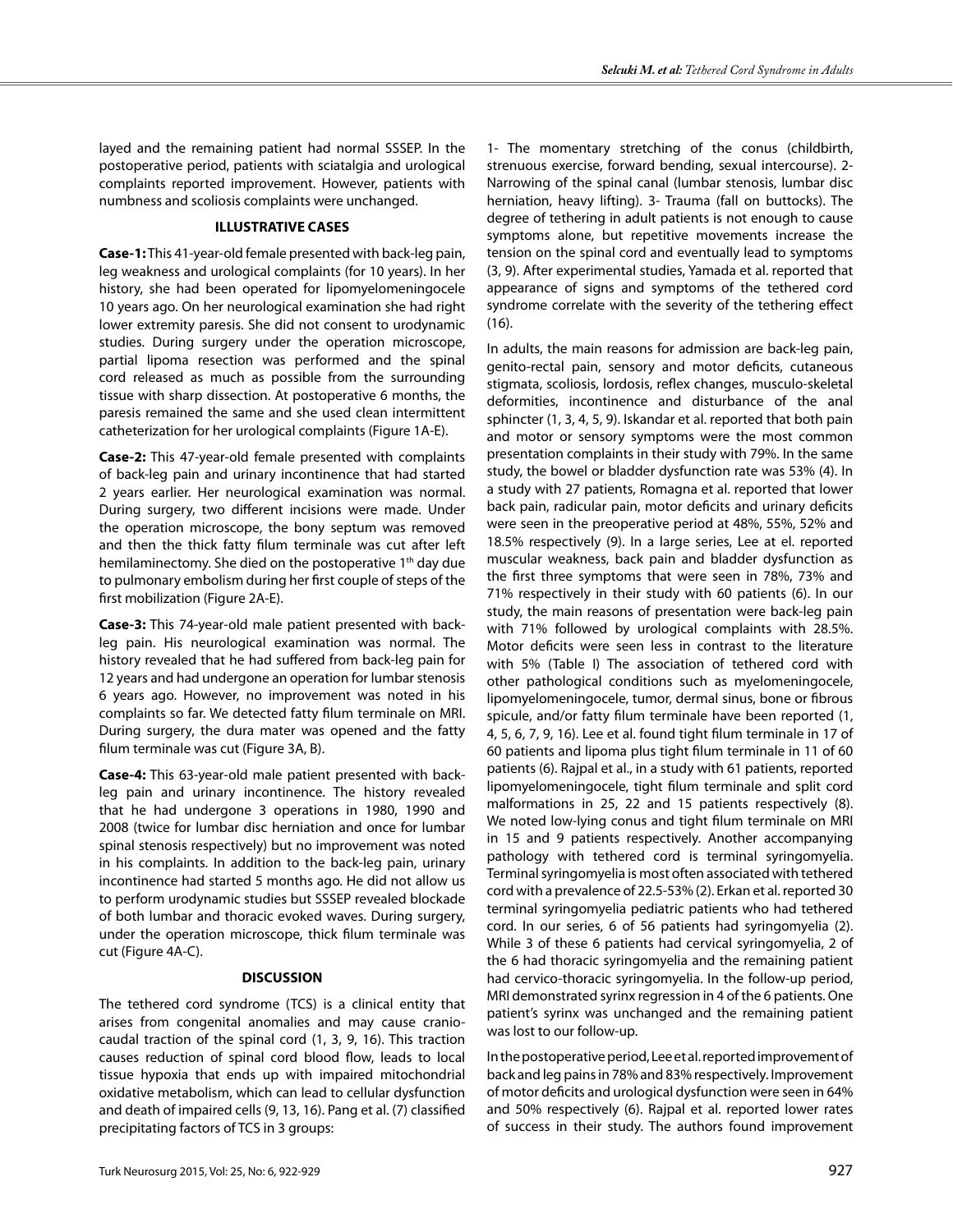of back pain, leg pain and motor weakness in 65%, 53% and 47% respectively. Improvement of bowel and/or bladder dysfunction was seen in 62% (8). In our study, 38 (95%) patients improved and 2 (5%) remained the same within the group of 40 patients with back-leg pain. Three patients with motor deficits remained the same in the postoperative period. Of the 16 patients with urological complaints, 10 (62.5%) had improved, 5 (31%) were unchanged and one patient died on the postoperative first day due to pulmonary embolism. One of the important issue one needs to focus on is the outcome in older patients as this is not clear in the literature. In our 8 patients older than 50 years, all had back-leg pain (2 of 8 had been operated previously for lumbar degenerative disease) and one had urinary incontinence for 5 months. In the postoperative period, the pain was resolved in 7 of 8 patients. The patient with urinary incontinence reported improvement in his bladder dysfunction on the  $3<sup>rd</sup>$  month of the postoperative period (Table II). The high success rate of our clinical series in adults may be due to the same surgical team performing a large number of surgical procedures. Also, the suspicion for the possibility of tethered cord syndrome in the presence of normal MRI studies in a particular patient with low back pain and/or sciatalgia, in whom we performed SSSEP, may be the other important factor.

MRI is the best imaging technique for the diagnosis of a tethered cord if there is a low-lying conus or thick filum terminale (1, 16). Yamada et al. reported the MRI findings in the presence of a tethered cord. These are; 1- Thicker filum terminale (>2 mm diameter). 2- An elongated spinal cord 3- Posterior displacement of the conus medullaris and filum terminale. A wide sacral subarachnoid space is also not uncommon (16). One of the most important points is whether these pathological findings are seen every time on MRI. Although the diagnosis of a tethered cord with a low-lying conus medullaris and thicker filum terminale (more than 2 mm diameter) is easy, Selcuki et al. reported that normal thickness of filum terminale with normal level conus medullaris may still have a tethering effect if the filum terminale's internal structure is not normal (12). The same authors treated 10 children with normal level conus medullaris and with normal thickness filum terminale (10). Tu et al. reported in a literature review that 14-28% of patients with tethered cord had normal level conus medullaris on MRI (14). In our study, 14 of 56 patients had normal level conus medullaris with normal thickness on MRI. In patients with normal MRI findings, urodynamic studies (if the patient has urological complaints) or SSSEPs (patients with pain or scoliosis in particular) should be performed to support the diagnosis of tethered cord syndrome. Selcuki et al. reported that SSSEP results were abnormal in 4 of 17 patients (24%) who had tethered cord with normal level conus medullaris and normal thickness filum terminale (11). We performed SSSEPs in all patients with normal level conus medullaris and normal thickness filum terminale. We found that 11 of the 14 had a blockade, 2 of 14 were delayed and the remaining patient had normal SSSEP.

Another important point is that a tethered cord can be overlooked in the presence of additional pathology such

as lumbar disc herniation, lumbar spinal stenosis or lumbar spondylolisthesis on MRI (Figure 3A,B; 4A-C). It has already been reported that tethered cord symptoms can mimic lumbar degenerative disease symptoms (3, 15). In our study, 2 of 56 patients had been operated for lumbar degenerative disease previously at other hospitals (Figures 3A,B; 4A-C). One was a 74-year-old male patient who presented with back-leg pain. His neurological examination was normal. The history revealed that he had suffered from back-leg pain for 12 years and underwent surgery for lumbar stenosis 6 years ago but no improvement was noted in his complaints so far. We determined fatty filum terminale on MRI. During surgery, the dura mater was opened and the fatty filum terminale was cut (Figure 3A,B). Another patient was a 63-year-old male patient who presented with back-leg pain and urinary incontinence. His hitory revealed that he had undergone 3 operations in 1980, 1990 and 2008 (twice for lumbar disc herniation and once for lumbar spinal stenosis respectively) but no improvement was noted in his complaints either. In addition to back-leg pain, urinary incontinence had started 5 months ago. He did not allow us to do a urodynamic study but SSSEP revealed blockade of both lumbar and thoracic evoked waves. During surgery under the operation microscope, the thick filum terminale was cut (Figure 4A-C). Both patients' complaints were resolved in the postoperative period. These 2 patients and the reported cases in literature (15) show that lumbar degenerative disease may cause unnecessary spinal surgeries in adult patients, in the presence of back/leg pain. In case of such patients and especially with normal or conflicting MRI results, tethered spinal cord should come to mind at least as an important possibility in the differential diagnosis. Three of the 56 patients in our series had both tethered cord and lumbar degenerative disease findings on MRI (Table I) and during surgery, we cut the filum terminale and treated the degenerative disease with hemipartial laminectomy plus discectomy.

Standard management for adult tethered cord is still controversial. Some authors suggest prophylactic surgery before neurological deterioration (1, 6, 7, 8) while some authors recommend surgery in symptomatic patients only (5, 9). Patients frequently ignore surgery for complication risk and prefer delayed surgery until severe pain and/or the development of new symptoms are realized. However we know that neurological deficits, (urinary incontinence in particular, which is extremely difficult to overcome) and orthopedic deformities appear with advanced age and an active life (1, 8). For this reason, we suggest early surgery in newly diagnosed adult patients (symptomatic or asymptomatic), after the possible complication risks and benefits of the operation have been explained.

#### **CONCLUSION**

1- The syndrome of tethered cord may need to be treated even in the elderly in case of normal level conus medullaris and filum terminale with normal appearance as well as a low-lying conus and thick filum. It should not be forgotten